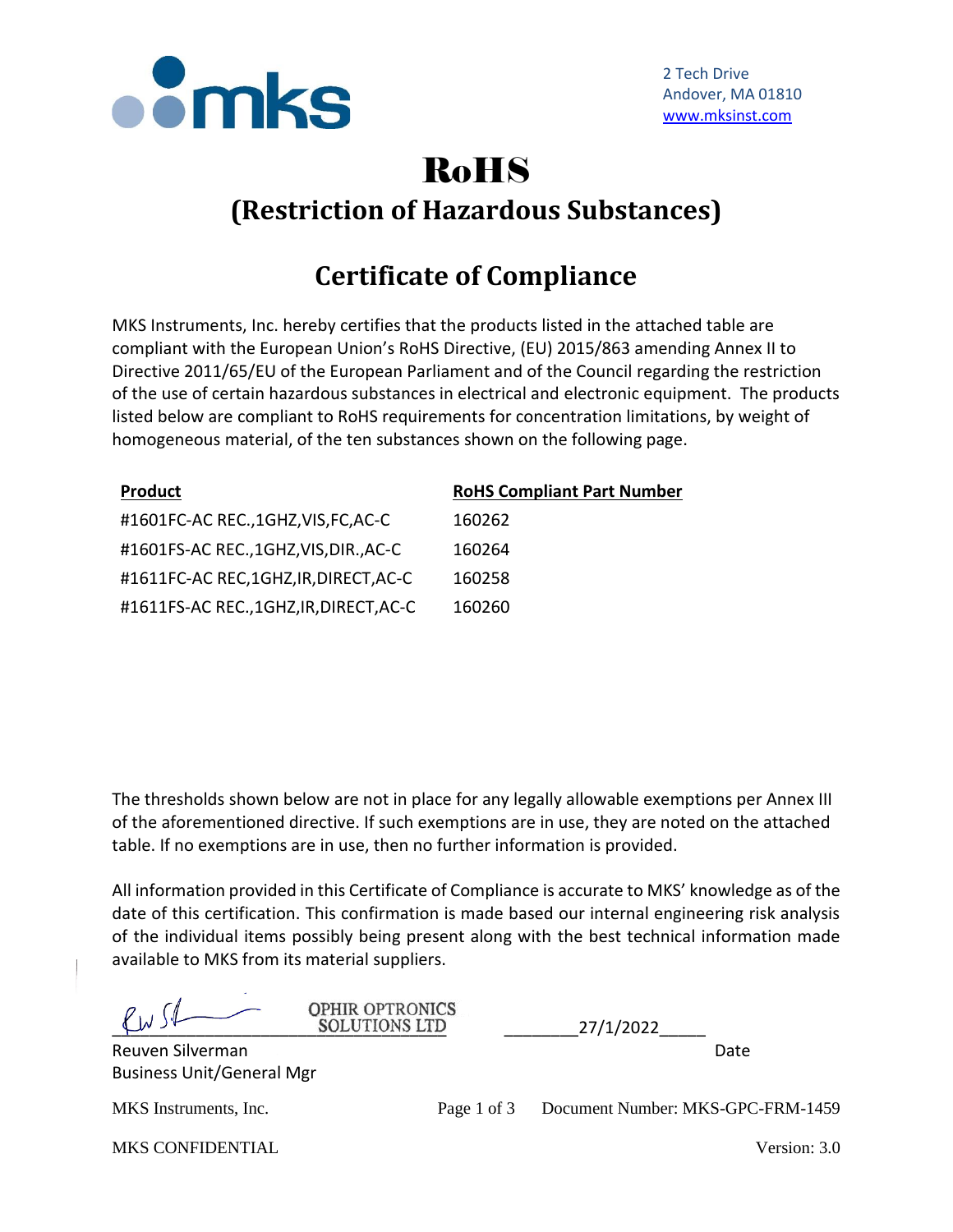

## **LIST OF SUBSTANCES BANNED BY ROHS DIRECTIVE EU 2015/863**

(Item cannot exceed 0.1% of homogeneous material – except as noted)

- o Lead (Pb)
- o Mercury (Hg)
- $\circ$  Cadmium (Cd) 0.01% limit
- o Hexavalent chromium (Cr6+)
- o Polybrominated biphenyls (PBB)
- o Polybrominated diphenyl ether (PBDE)
- o Diisobutyl phthalate (DIBP)
- o Bis (2-ethylhexyl) phthalate (DEHP)
- o Butyl benzyl phthalate (BBP)
- o Dibutylphthalate (DBP)

## **MKS ROHS DIRECTIVE 2011/65/EU PRODUCT EXEMPTIONS**

| <b>MKS</b><br><b>Product</b><br><b>Number</b> | <b>MKS Product</b><br><b>Description</b> | <b>Annex III</b><br><b>Exemption</b><br># | <b>Annex III</b><br><b>Exemption Description</b>                                                                                                                                                           |
|-----------------------------------------------|------------------------------------------|-------------------------------------------|------------------------------------------------------------------------------------------------------------------------------------------------------------------------------------------------------------|
| 160262                                        | #1601FC-AC<br>REC., 1GHZ, VIS, FC, AC-C  | 6A                                        | As an alloying element in steel for<br>machining purposes and in galvanised<br>steel                                                                                                                       |
|                                               |                                          | 6C                                        | Copper alloy                                                                                                                                                                                               |
|                                               |                                          | 7A                                        | In high melting temperature type solders<br>(i.e. lead-based alloys containing 85 % by<br>weight or more lead)                                                                                             |
|                                               |                                          | $7C-I$                                    | Electrical and electronic components<br>containing lead in a glass or ceramic other<br>than dielectric ceramic in capacitors, e.g.<br>piezoelectronic devices, or in a glass or<br>ceramic matrix compound |
| 160264                                        | #1601FS-AC<br>REC.,1GHZ,VIS,DIR.,AC-C    | 6A                                        | As an alloying element in steel for<br>machining purposes and in galvanised<br>steel                                                                                                                       |
|                                               |                                          | 6C                                        | Copper alloy                                                                                                                                                                                               |

MKS Instruments, Inc. Page 2 of 3 Document Number: MKS-GPC-FRM-1459

MKS CONFIDENTIAL Version: 3.0